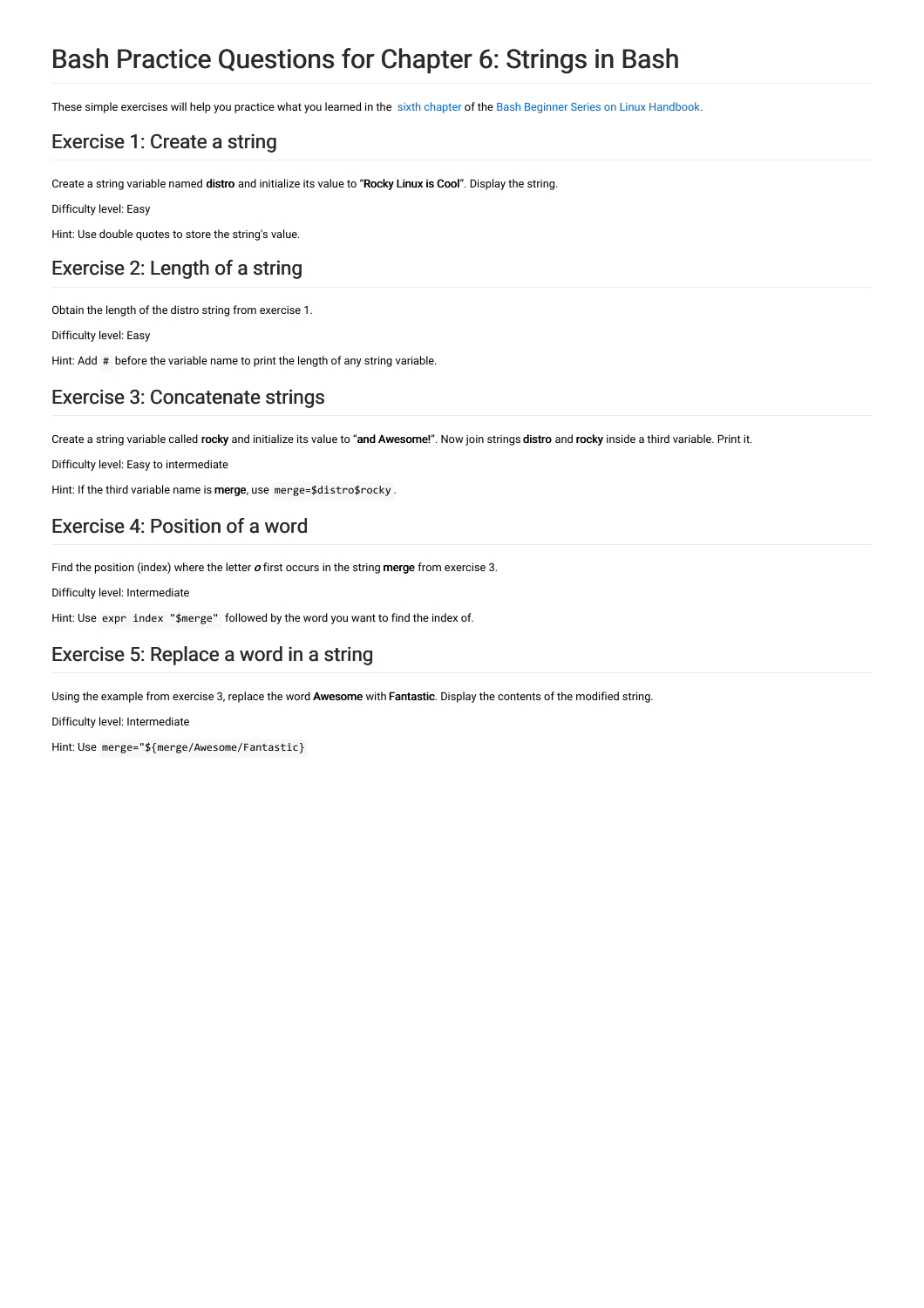# Solutions to the Exercises

#### Solution 1: Create a string

Create a string variable named distro and initialize its value to "Rocky Linux is Cool". Display the string.

```
#! /bin/bash
```
distro="Rocky Linux is Cool" echo \$distro

#### Solution 2: Length of a string

Obtain the length of the distro string from exercise 1.

#!/bin/bash

```
distro="Rocky Linux is Cool"
echo $distro
```
echo "Length of the above string" echo \${#distro}

#### Solution 3: Concatenate strings

Create a string variable called rocky and initialize its value to " and Awesome!". Now join strings distro and rocky inside a third variable. Print it.

```
#!/bin/bash
```

```
distro="Rocky Linux is Cool"
echo $distro
rocky=" and Awesome!"
echo 'Merging with " and Awesome!"'
merge=$distro$rocky
```
echo \$merge

# Solution 4: Position of a word

Find the position (index) where the letter  $w$  first occurs in the string merge from exercise 3.

```
#!/bin/bash
distro="Rocky Linux is Cool"
echo $distro
rocky=" and Awesome!"
echo 'Merging with " and Awesome!"'
merge=$distro$rocky
echo $merge
echo 'The letter "w" in the new string first occurs at position:'
expr index "$merge" w
```
### Solution 5: Replace a word in a string

Using the example from exercise 3, replace the word Awesome with Fantastic. Display the contents of the modified string.ı